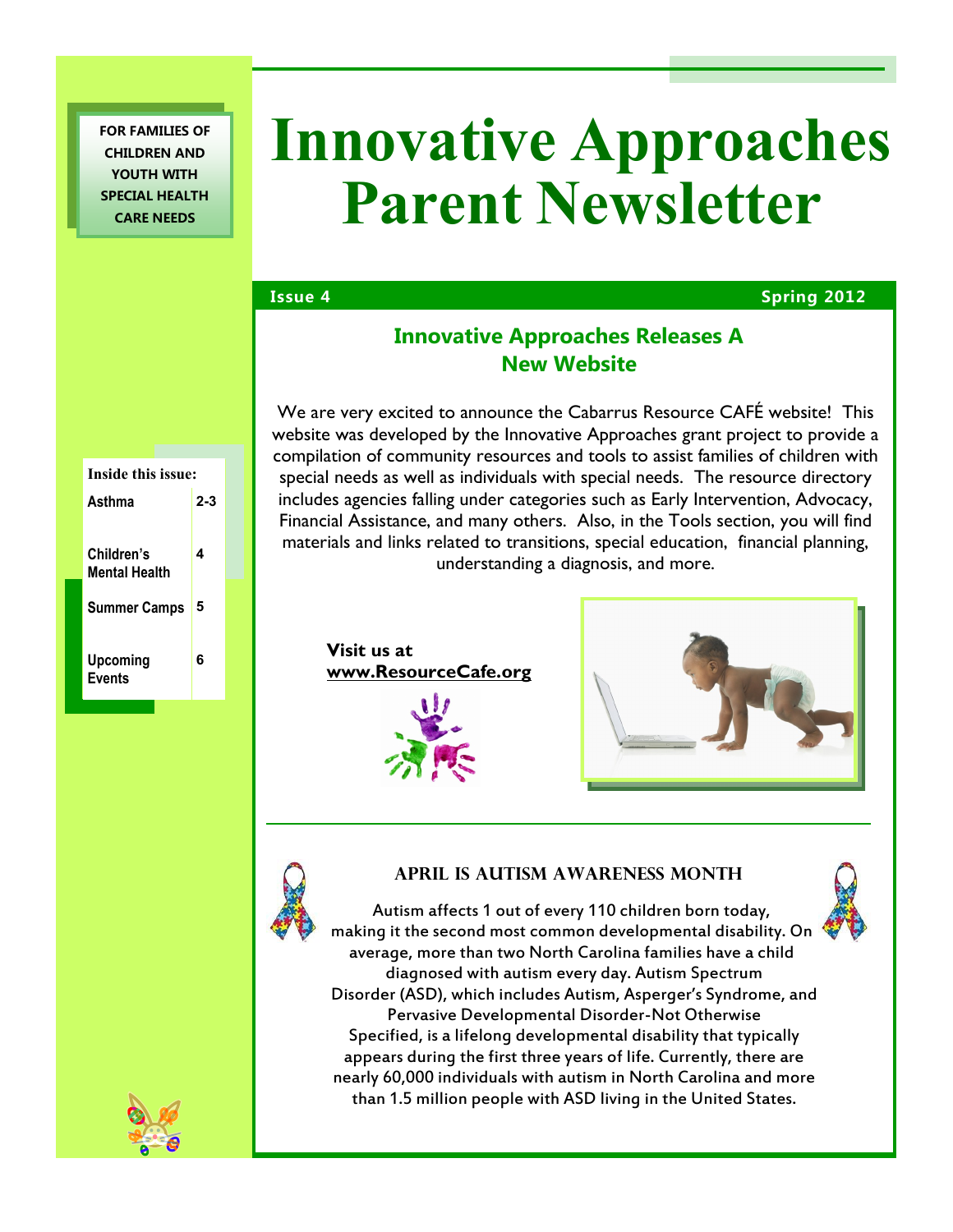# **Let's Talk About Asthma Triggers**

**Compiled by Allison Rauch, PharmD, BCPS**

Keep your child away from things that worsen or cause your child's asthma symptoms. These things are called triggers and it is important to know what your child's triggers are so your child can try to avoid or control them. Triggers vary from person to person, so talk with your child's doctor if you do not know your child's asthma triggers.

Common triggers and how to avoid them:

- Cigarette Smoke (People around your child should try to quit smoking and should not smoke around your child. If they continue to smoke, ask that they only smoke outdoors and not in an enclosed space such as the family house or car.)
- Pollen (Keep windows closed and avoid going outside in early morning or late afternoon when pollen counts may be highest.)
- Getting Sick (Wash hands often and get a flu shot every year.)
- Strong Cleaning Products (Do not use strong cleaning products such as bleach.)
- Air Pollution (Avoid exercising near busy roads and when air pollution levels are high, stay indoors.)
- Exercise (Before exercising, take an extra dose of your quick-relief inhaler medication, warm up slowly, and do not exercise outdoors if it is very cold out.)
- Cold and Dry Air (Cover mouth and nose with a scarf on cold and dry days.)
- Dust Mites (Use special covers to keep dust mites away on pillows and mattresses. Remove bedroom carpets.)
- Mold (Clean any mold in your home and keep mold from growing by using a humidifier, fixing plumbing leaks, and removing water damaged carpets.)
- Dogs and Cats (Bathe pets weekly and keep pets outside if possible. Use a HEPA air filter and a HEPA vacuum cleaner to vacuum weekly.)
- Cockroach Droppings (Do not let trash or dirty dishes pile up and if you have cockroaches, kill them with traps.)

#### *References*

*"Patient Information: Avoid Asthma Triggers (The Basics)." Up To Date. Feb 10 2010. Web. "Patient Information: Asthma in Children (The Basics)." Up To Date. Aug 13 2010. Web.*

#### **Asthma Resources:**

Allergy and Asthma Network, Mothers of Asthmatics - www.aanma.com American Academy of Asthma, Allergy, and Immunology - www.aaaai.org The American Lung Association of North Carolina - www.lung.org Healthy Youth: Asthma Web Site - http://www.cdc.gov/HealthyYouth/asthma North Carolina Healthy Homes - www.nchealthyhomes.com North Carolina Asthma Program - http://www.asthma.ncdhhs.gov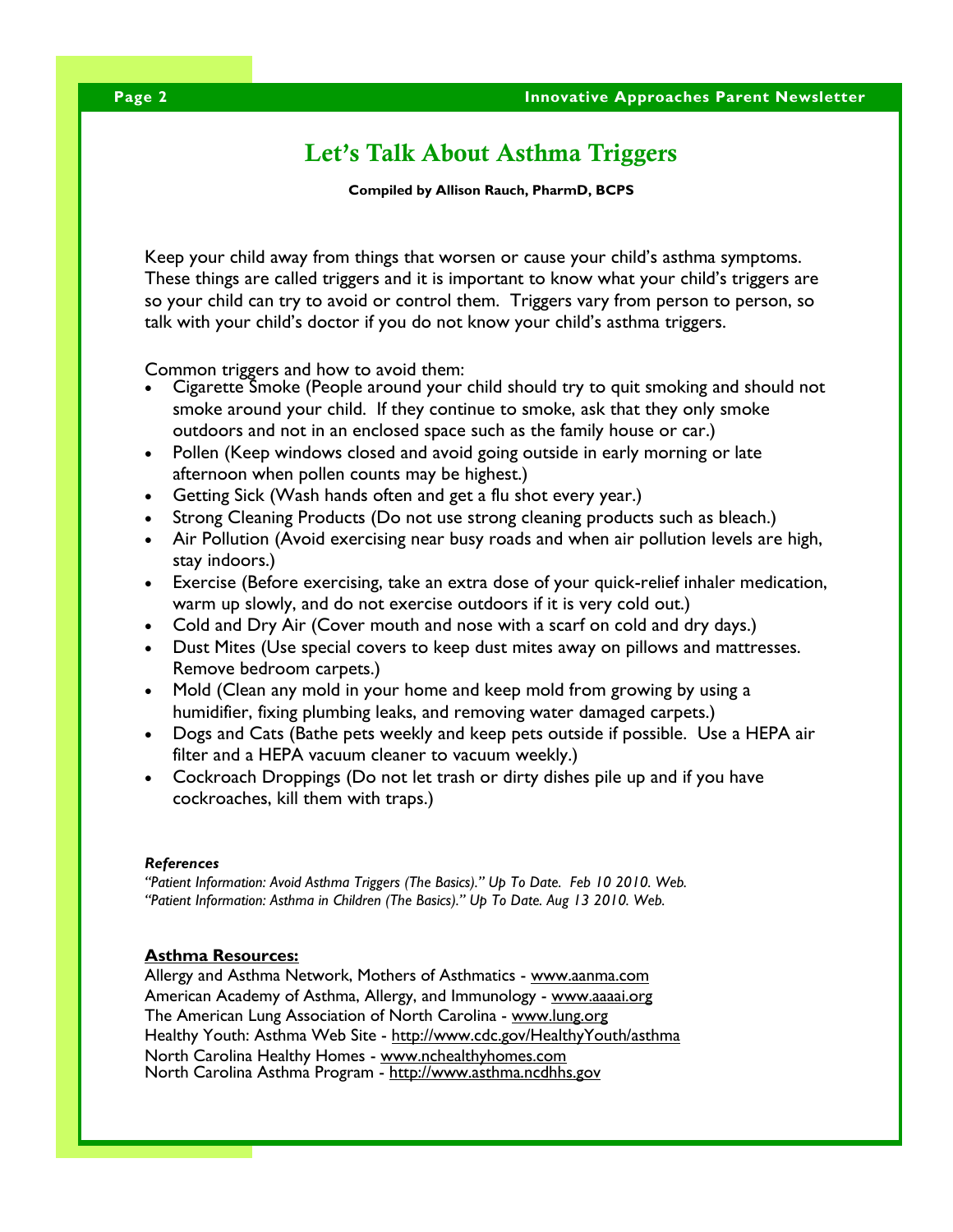# **Does Your Child Have An Asthma Action Plan?**

**Compiled by Allison Rauch, PharmD, BCPS**

Everyone with asthma should have an asthma action plan. An asthma action plan tells you:

- $\Diamond$  What medications your child should be using at home daily.
- $\Diamond$  What asthma symptoms to watch for that may mean your child's asthma is getting worse.
- $\Diamond$  What medications to give your child if their asthma symptom get worse.
- When to call the doctor or 911.

Everyone who cares for your child should know about your child's asthma action plan. If your child does not have an asthma action plan, please contact your child's doctor and ask about making one.

#### **Asthma Fables and Facts**

**Healthychildren.org from the American Academy of Pediatrics**

#### **Fable:** Asthma comes and goes.

**Fact:** Asthma is often an inflammatory condition that is always in the airways, even when the person is not having trouble breathing. Exposure to an asthma trigger can worsen symptoms, but the underlying condition never goes away, although it can be controlled with medications and environmental control measures. Asthma is an emotional disorder; it's "all in the mind." Asthma is a lung disease; it affects the airways, not the brain. It's true that symptoms may get worse when a person is under emotional stress, but this is probably more marked in adults and less so in children. Changes in the airways in asthma occur through physiological mechanisms, not emotional ones.

**Fable:** People with asthma should use medications only when they have attacks; otherwise, the medications lose their effect.

Fact: Regularly using medications is the only way to calm the underlying airway inflammation and prevent asthma flare-ups. Used at the correct dosage, daily medications do not lose their effect or cause uncomfortable side effects. Effective antiasthma medications include inhaled beta-agonists such as albuterol to stop attacks, and inhaled steroids, long-acting beta-agonists, and leukotriene modifiers to prevent attacks from occurring at all.

#### **Fable:** Children grow out of asthma.

**Fact:** Most people who have asthma are born with a tendency to the condition and keep it for life. It is true many children get much better with age, and their asthma appears to go away completely. However, many have it return in adulthood. Other children who still have asthma are less likely to lose their asthma as they go in to their adult years.

American Academy of Pediatrics

DEDICATED TO THE HEALTH OF ALL CHILDRE





2012 North Carolina Asthma Summit

*Addressing Health Disparities in Asthma: Creative Solutions*

*May 8th, 2012 8:00 a.m. - 3:30 p.m. North Carolina Biotechnology Center Research Triangle Park, NC*

*For more information, contact the NC Asthma Program: (919) 707-5213*



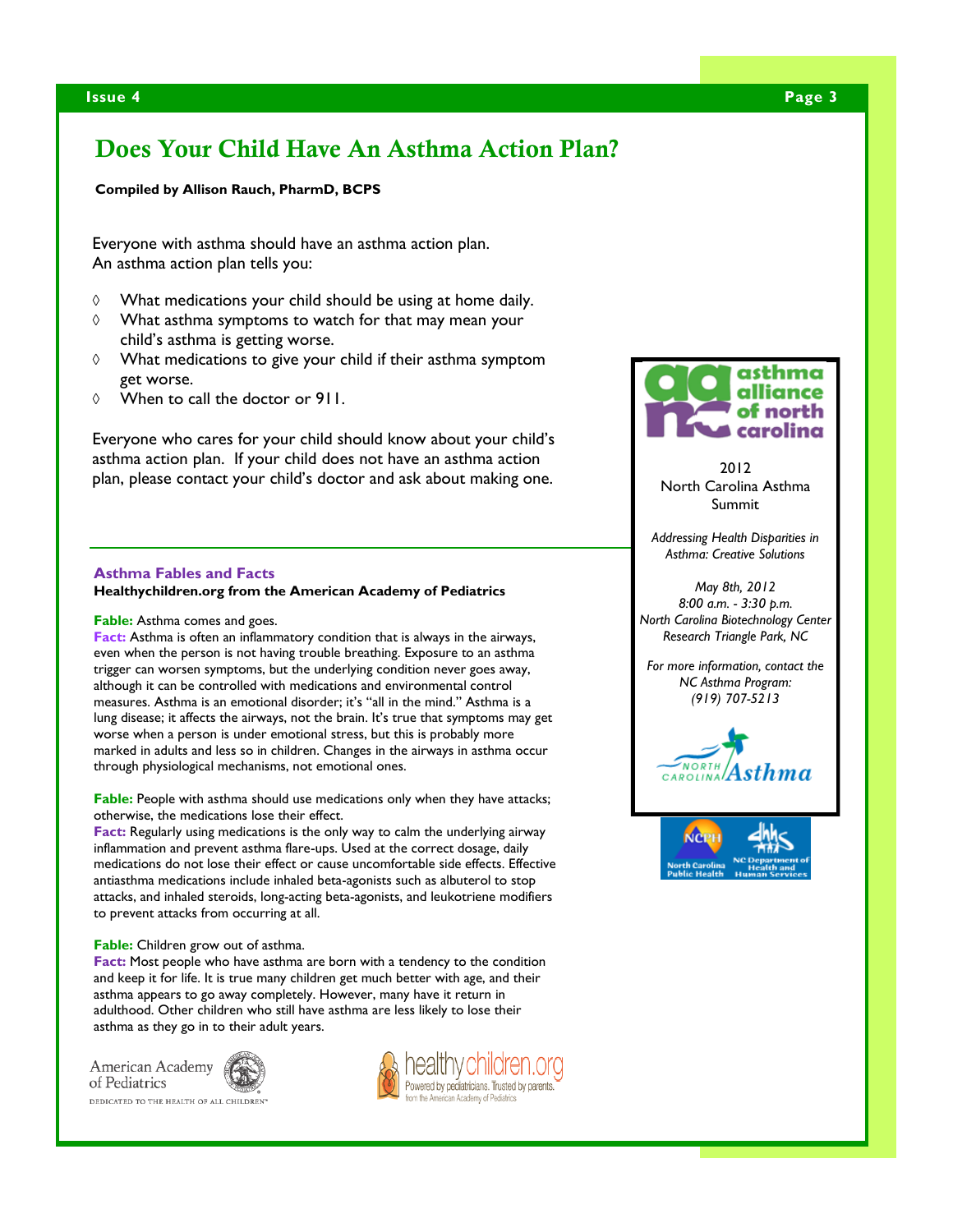## **National Children's Mental Health Awareness Day is May 9th, 2012!**

*Studies show that about 1 in 5 children has a mental health problem," said Robert W. Block, MD, FAAP, president of the American Academy of Pediatrics. "We want parents to have the knowledge and tools they need to recognize when their child may be struggling so they can get help, but also to foster their child's emotional and social well-being."*



*When exposed to a traumatic event, children as young as 18 months can have serious emotional and behavioral problems later in childhood and in adulthood. More than 35 % of children exposed to a single traumatic event will develop serious mental health problems.*

*~Substance Abuse and Mental Health Services Administration~*

*By 2020 mental health care will constitute 30% or more of general pediatric practice, which will alter the role of the Primary Care Provider.*

*~AAP Taskforce on Mental Health~*

## **Talk To Your Child's Doctor About Mental Health Concerns**

Obtained from web article by Mental Health America

Children's mental health problems are real, common and treatable. Although one in five children has a diagnosable mental health problem, nearly twothirds of them get little or no help. Untreated mental health problems can disrupt children's functioning at home, school and in the community. Without treatment, children with mental health issues are at increased risk of school failure, contact with the criminal justice system, dependence on social services, and even suicide.

Parents and family members are usually the first to notice if a child has problems with emotions or behavior. Your observations, along with those of teachers and other caregivers, can help determine whether you need to seek help for your child.

The following signs may indicate the need for professional help:

- Decline in school performance
- Poor grades despite strong efforts
- Constant worry or anxiety
- Repeated refusal to go to school or to take part in normal activities
- Hyperactivity or fidgeting
- Persistent nightmares
- Persistent disobedience or aggression
- Frequent temper tantrums
- Depression, sadness or irritability

Early identification, diagnosis and treatment can help children reach their full potential. If you suspect a problem or have questions, talk with your child's pediatrician or contact a mental health professional.

**To read an article entitled "Frequently Asked Questions About The Treatment of Mental Illness in Children" from the National Institute of Mental Health, visit: www.nimh.nih.gov/health/publications/treatment-of-children-with-mental-illness-fact-sheet**

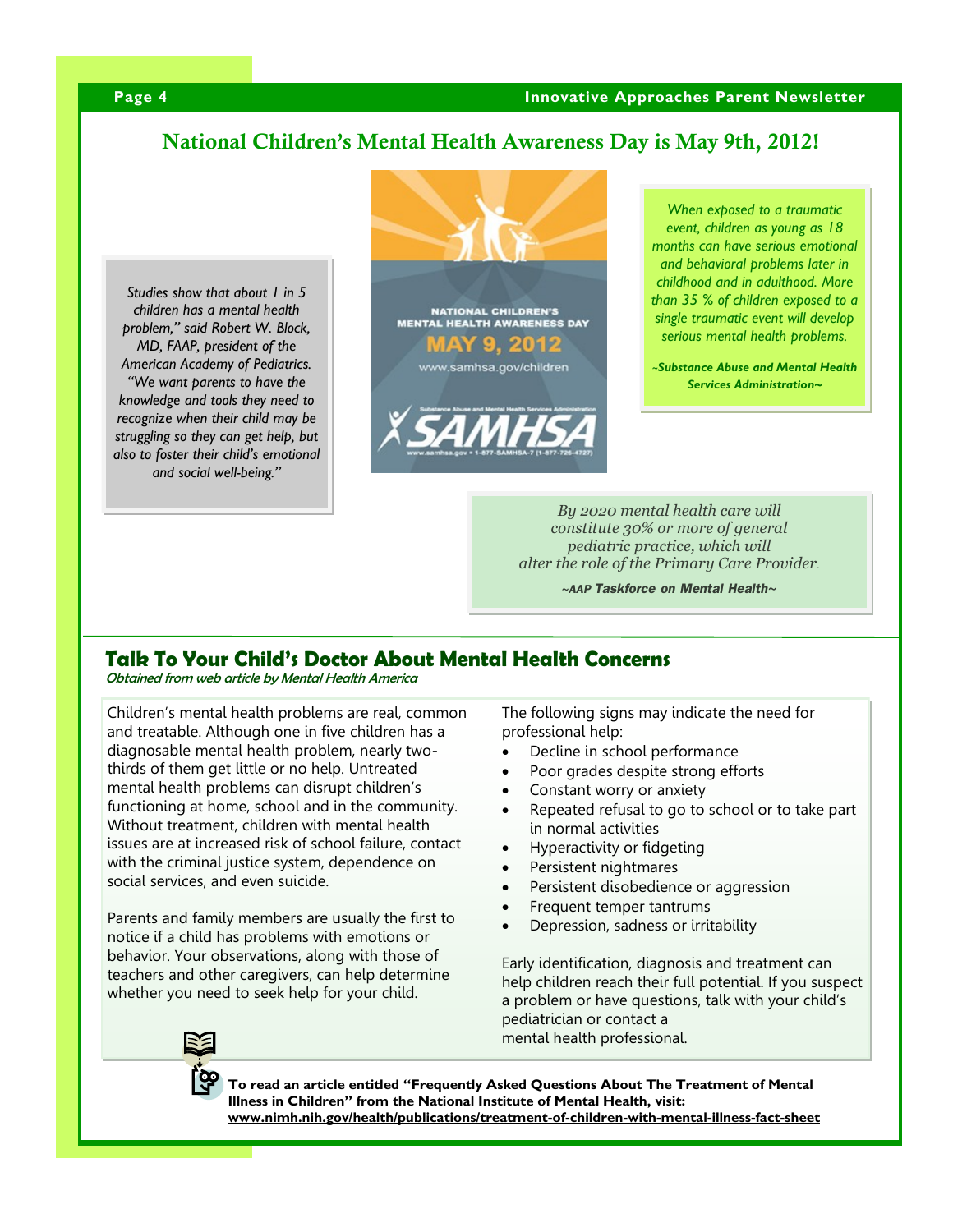# **Summer Camps**

#### **Adaptive Water Ski Program**

704-716-4400

www.ymcacharlotte.org/branches/ lakenorman/socialresp/ss/adaptive.aspx Water-skiing program for those with disabilities, provided by the Lake Norman YMCA and Carolinas Rehabilitation

#### **Arc of Cabarrus-Camp Spencer** 704-788-1616

July 2-6 at Camp Spencer for individuals 18 and older with intellectual/ developmental disabilities.

#### **Arc of Rowan's Summer Day Program**

704-637-1521

A six-week program (4 days a week) for children ages 5-21 with an intellectual or developmental disability June 25-Aug. 2. Transportation may be available, contact the Arc of Rowan for more information.

#### **Camp Carefree**

336-427-0966 www.campcarefree.org Free, one-week overnight camps for kids with chronic health problems and disabilities.

#### **Camp Horizon**

704-366-0167 www.dsanc.org Three-day overnight camp at Camp Harrison in Lenoir for children ages 10-17 with Down Syndrome.

#### **Camp Luck**

704-201-4047 www.campluck.com A medically supervised camp for children with congenital heart conditions and their siblings, scheduled for early August 2012.



### **Camp Royall** 919-542-1033

www.autismsociety-nc.org Week long residential summer camp program for individuals ages 4 and up with autism spectrum disorder June 19-Aug.5.

#### **Challenger Flag Football League and Cheerleading** 704-432-0237

http://tr.charmeck.org Carolina Panthers, Mecklenburg County Park and Recreation and Pop Warner football program for youth ages 8-21 with disabilities.

#### **Joni and Friends Charlotte** 704-841-1177

www.charlotte.joniandfriends.org A Christian outreach ministry that operates a five-day camp to give families affected by disabilities a chance to refresh and relieve stress. Week 1: July 30-Aug. 3; Week 2: Aug. 6-10.

#### **Mecklenburg County Park and Recreation Therapeutic Recreation Summer Camps** 704-432-0237

http://tr.charmeck.org

June 18– August 10, 2012 Goal-oriented camps for children with disabilities. Imagination Station (ages 2-5), Natural Wonders (ages 6-8), Summer Express (ages 6-9), World of Adventures (ages 9-10), World of Wonders (ages 11- 13), Camp Quest (ages 14-16), and TREC (ages 17-21).

#### **Wings of Eagles Ranch**

704-784-3147 www.wingsofeaglesranch.org Therapeutic horseback riding.

#### **Victory Junction** 336-498-9055

www.victoryjunction.org Free camps for children with chronic medical conditions and illnesses. Ages 6-16.

> Contact specific camps in order to learn more such as camp fees, camp dates/hours, location, specific disabilities or ages served, registration deadlines, etc.

> Visit Charlotte Parent Magazine for more camp listings: www.charlotteparent.com/ directories/specialneeds/ campsrecreation.php

**If you are planning for your child to attend a camp or day program over the summer, you should begin looking now!! Camp registrations tend to fill up early, so start researching now for the perfect summer program for your child.**